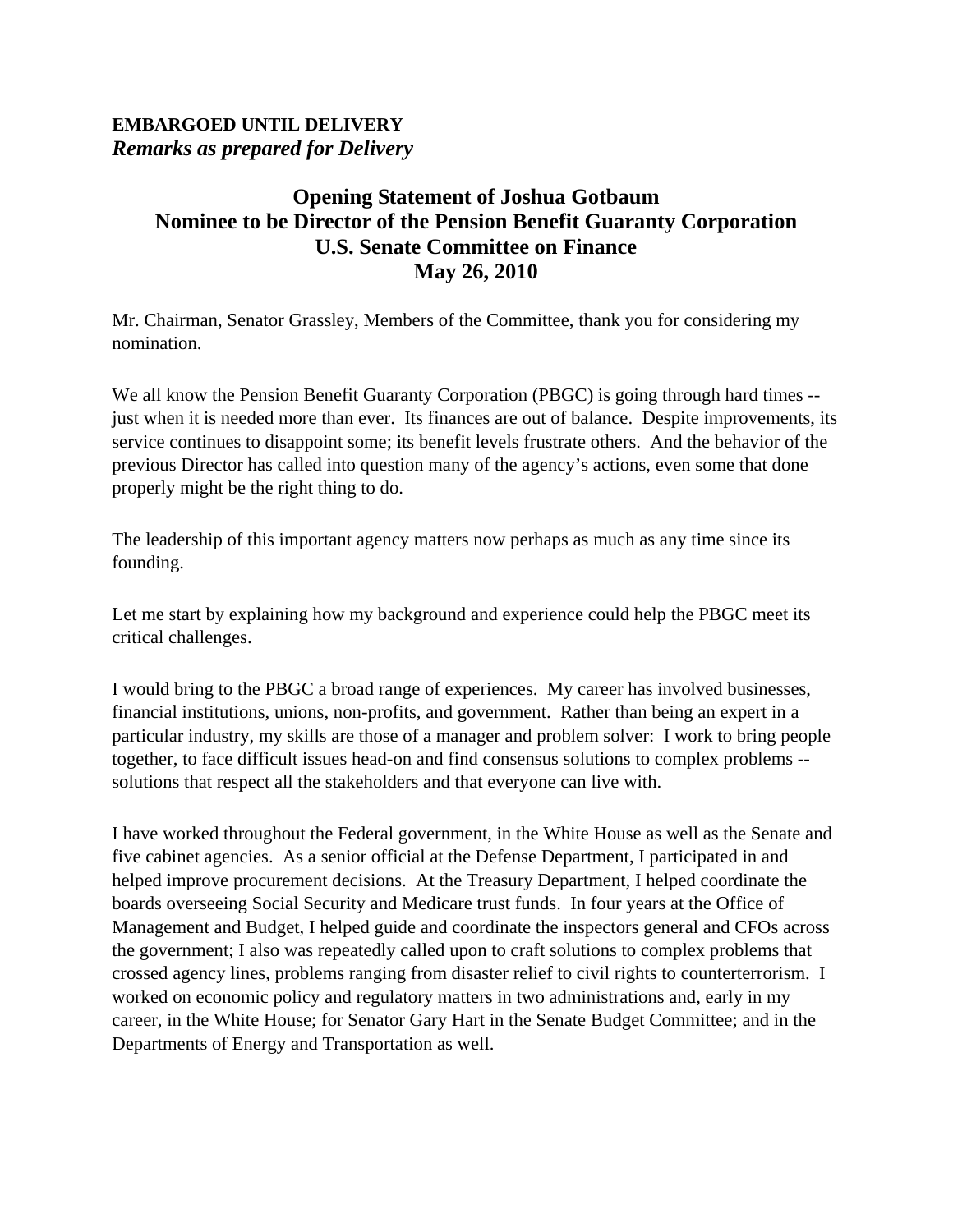I went into the private sector in the 1980s. For more than a decade, I helped businesses, governments, and unions solve problems. I helped companies acquire other companies or be acquired themselves, raise funds or restructure the funds they'd already raised, and work through the complex, thorny issues of bankruptcy or out-of-court reorganization.

After September 11, 2001, I became the first CEO of The September 11<sup>th</sup> Fund. I built the team that was entrusted with more than \$500 million to help the many victims of that tragedy. I'm proud to say that we helped more than 100,000 to recover: people, small businesses, and nonprofits that had lost their families, their jobs, their workplaces, or their homes. And we did so in ways that set new standards for public accountability.

Since then I've worked with businesses in distress. I was appointed Trustee for Hawaiian Airlines, replacing the CEO removed by the bankruptcy court. Despite the challenges, Hawaiian Airlines exited bankruptcy successfully: the company was profitable, with an enhanced reputation, expanded service, new labor agreements, and 100% repayment of creditors – all without terminating the company's underfunded pension plan.

I have also led and managed in business, in non-profits, and in government. I've set strategy, hired and fired, committed capital and reputation, and engaged with board members, budget officers, overseers, critics, customers and clients. I know that every one of these responsibilities is handled differently in the public service. The ethical standards are higher. Having served in government – in three Senate-confirmed positions – I understand that I cannot ask for your confirmation without committing myself to meet those standards of accountability and ethical public service. I made that commitment in three previous administrations and I do so now.

If confirmed to lead the PBGC, I would work with stakeholders and staff to develop a workable consensus with respect to the agency's policies and programs. Several principles would guide me:

- That retirement security is essential and that defined benefit plans which for many are a better way to achieve it -- must be preserved;
- That the PBGC cannot choose between meeting the professional standards of industry and highest standards of government. It must do both;
- That the PBGC should provide its services with a sense of compassion;
- That we must address the critical issues facing the PBGC -- such as funding relief, investment policy, and the deficit -- directly and realistically; and
- That working with Congress and other stakeholders is essential.